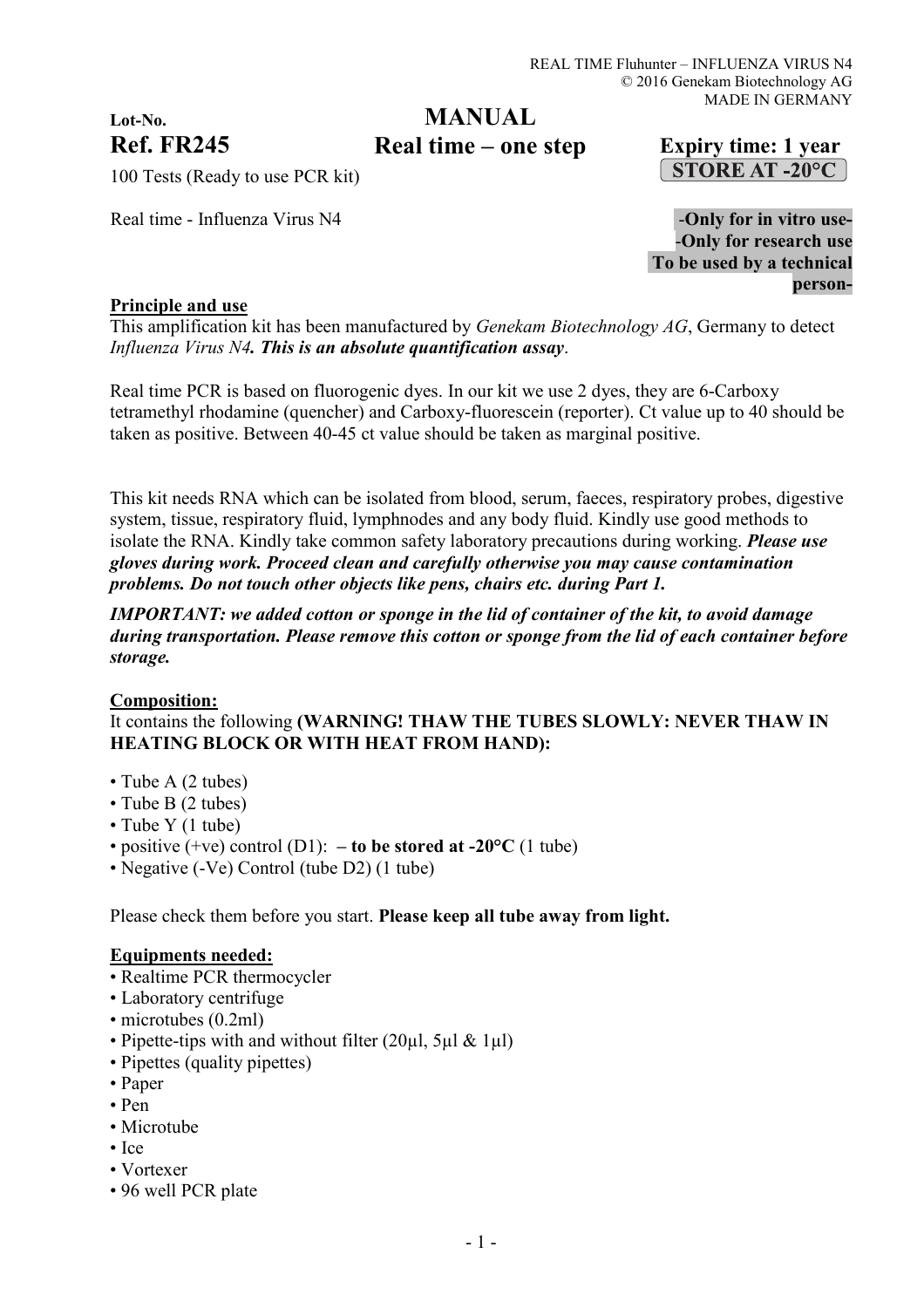# **Procedure:**

# **STEP A**

1. Kindly thaw **one tube** each: A, B, Y, D1 and D2. After thawing, kindly put tubes at 4°C (as it is better). If the kit is not in use, store them at -20°C.

2. Mark your microtubes with a sample number, +ve Control and –ve Control. You can use 96 well microplate instead of tubes.



**TIP: Add 7µl A + 10µl B + 1µl Y = 18µl per reaction. In case you want to run 10 reactions i.e.**  you need total 180 $\mu$ l, therefore you should mix 70 $\mu$ l of A + 100 $\mu$ l of B + 10 $\mu$ l of Y = 180 $\mu$ l **from which you can take 18µl and add to each tube. This way you save time and hardware.**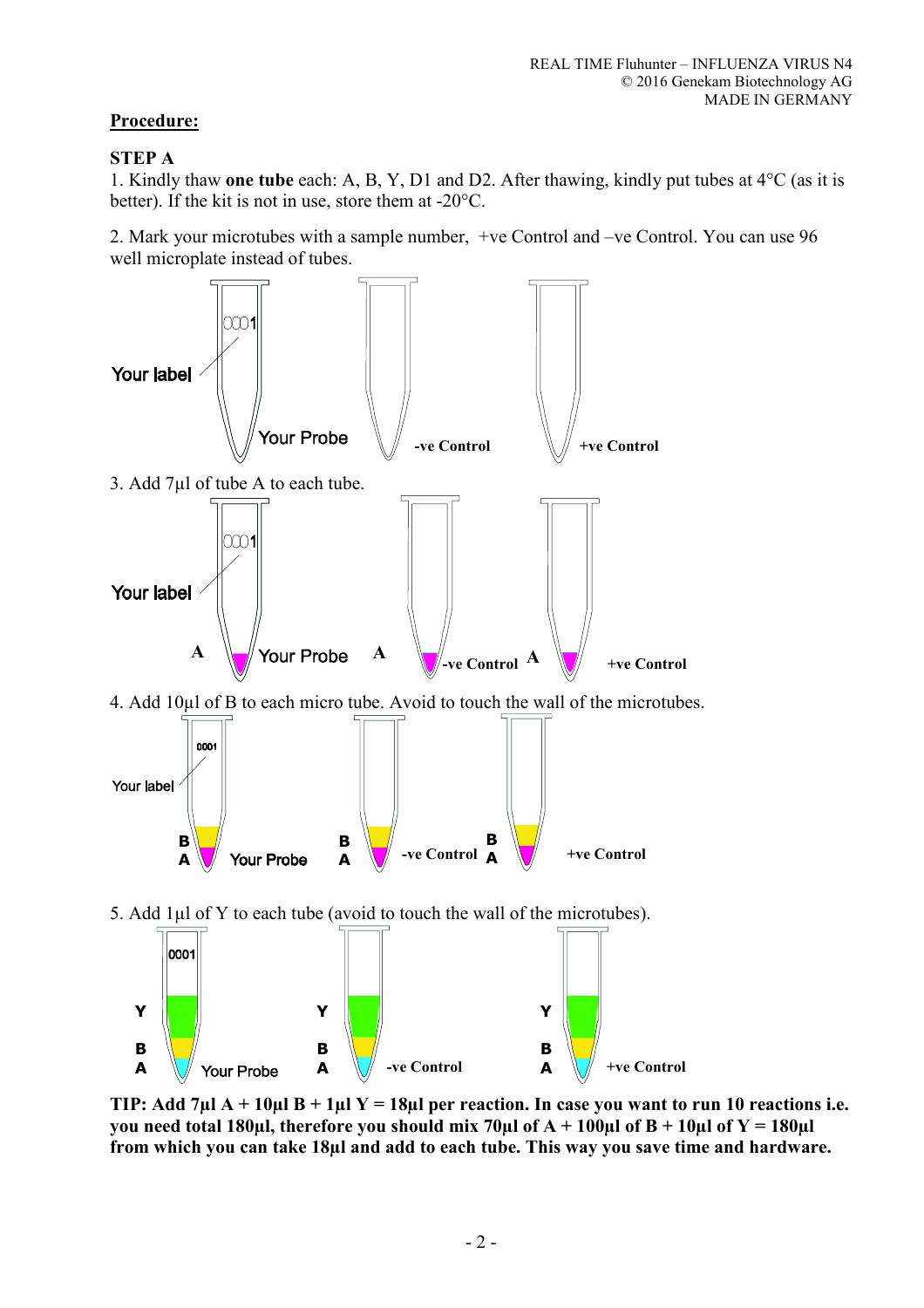6. Add 2µl of your RNA with sterile pipette-tip with filter to each micro tube according to your label except +Ve and -Ve (Avoid touching the wall). **Use every time a new pipette tip** (for each sample) ! Mix it.



7. Use new pipette tip with filter. Add 2µl of tube D1. This is the positive control supplied with our kit. Mix it.



8. Use a new pipette tip. Add 2µl of –Ve (tube D2) to –Ve Control (don't touch the wall).Mix it.



9. Centrifuge all tubes for 20 sec. for 8000 rpm (this is not necessary but it is better).

10. Run the program of your thermocycler as followings: Kindly check whether you have added everything correctly as the level of the volume of each micro tube must be almost the same.



**You must use quencher and reporter dye to setup your software (see FAQ) and run the following program:** 

- 1. 3600 seconds at 42°C 600 seconds at 70°C
- 2. 15 seconds at  $95^{\circ}$ C  $\rightarrow x$  45 cycles 60 seconds at 58°C

Before you start the PCR program, kindly check whether tubes are closed properly. **Microtubes must be in contact with metal block** (important!). There should be no air or lose contact with metal block of thermocycler.